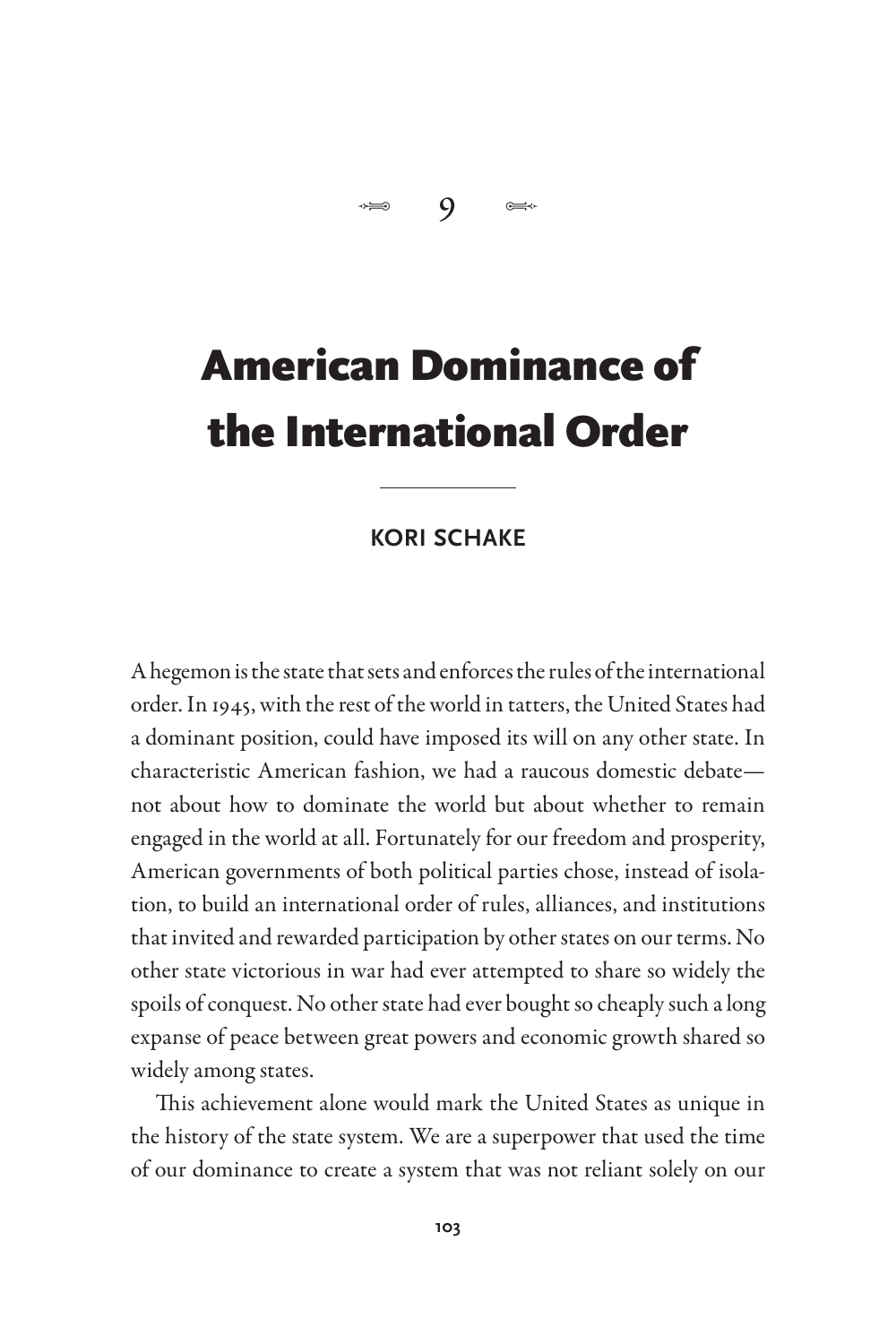power to perpetuate itself. Historically, when a state becomes powerful, other states organize to confront it, to balance its power. Because the United States legitimated its power for other countries by participating in institutions and allowing itself to be constrained by the same rules that bound others, it has not engendered the same magnitude of opposition. As a result, the American order has been much less costly to maintain. We mostly don't have to enforce the rules.

Of course, it matters that we *can* enforce the rules. Our military strength and political willingness to fight wars about maintaining the order are essential. But because most states benefit from the rules we have established, we seldom have to impose them by force. The behavior that has historically driven the cycle of hegemonic rise and fall is the dominant power overextending itself and then being challenged by potential usurpers. By making American dominance about rules and institutions, our power has been less threatening to other states. Rather than seeking balance by opposing us, most states in the international order—and, crucially, the most powerful and prosperous states—see their interests as being served when they play by the same rules and participate in the same institutions as we do. America's challengers have tended to be states that cannot succeed by the rules we have established.

So the genius of the American order is that it is largely self-reinforcing. And no other state has proposed a model attractive enough to engender voluntary participation. The American system believes it is impossible for a state to have enduring economic prosperity without political liberty. The American system also is built upon the belief that the domestic political behavior of a state is a reliable indicator of its international behavior. Governments that allow themselves to be limited by law and are responsive to the will of their people are less likely to be threats to the American order. So we have fostered the creation and sustainment of other democratic governments, states that have the peaceful means to replace a government they no longer support.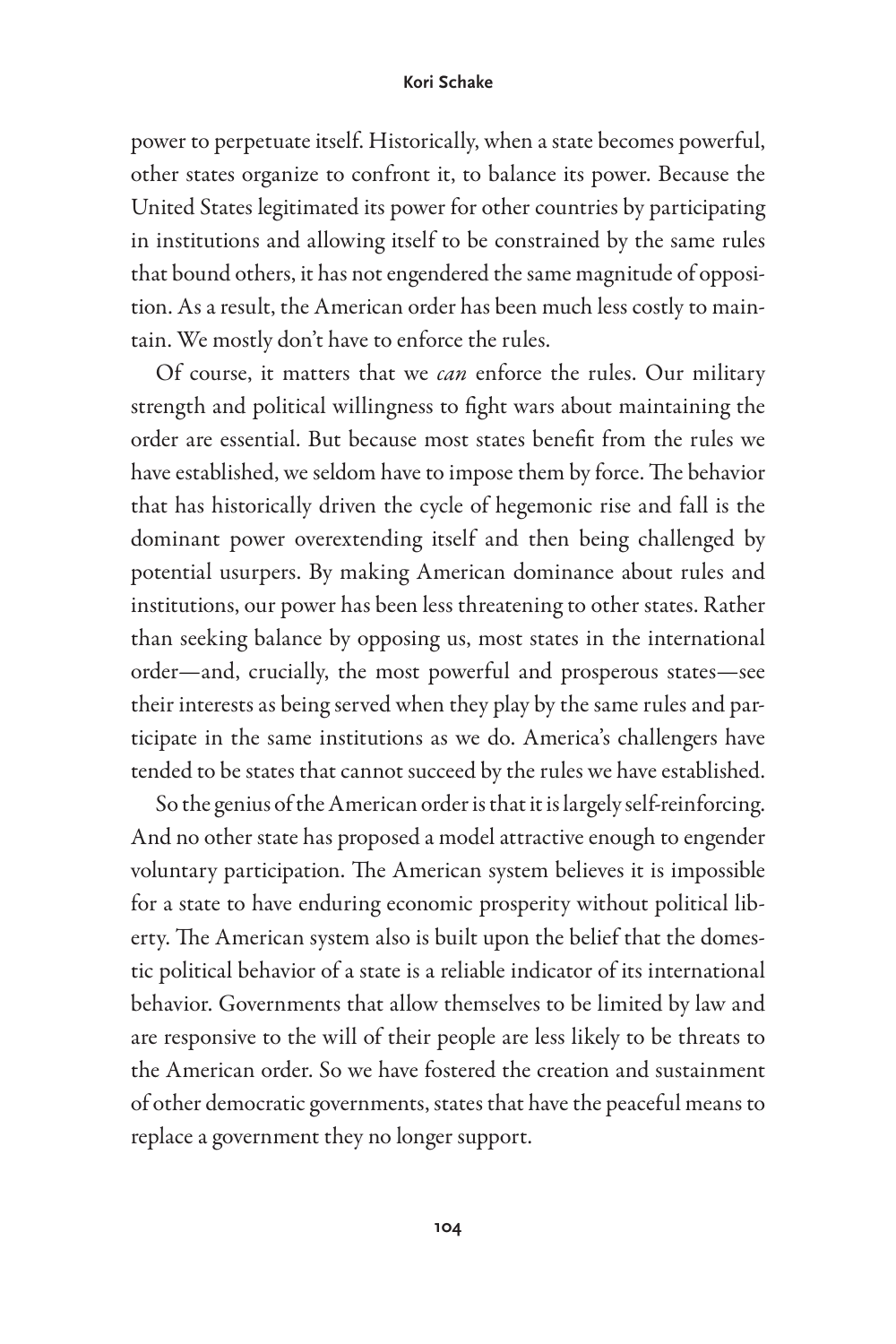This assortment of beliefs has been a radical departure from the norms of unlimited state sovereignty and policies that benefit the dominant state's power at the expense of others. America in its time of dominance has used its power not only for our own safety and enrichment but also for making possible those same things for others. We offer security that facilitates prosperity. We establish alliances to pool our strength and protect each other. We conclude trade agreements that foster more economic activity among rules-respecting states. We play by the rules and ensure others do as well. As a result, the American order rewards compliance, and the states that do comply become more like us over time and are therefore less likely to violently overthrow the order. The genius of this design has made American dominance enduring, even as other countries grow stronger, richer, and more involved in the international order. America's advantages are amplified in this international order.

Secretary of Defense Jim Mattis is fond of saying that the United States has two powers: the power of intimidation and the power of inspiration. If we look at the net favorability of attitudes toward the United States in various countries in the world, two facts are striking. The first is how large the group is of countries with citizenships that have very positive views of the United States. Notably, 89 percent of Iranians have a positive view. What this tells us is either that American policies are always smart, always positive, always beneficial (which is, of course, not true) or that citizens of certain countries give us credit even when they don't like our policies. It's a very common experience when one is abroad to hear, "Well, I don't like the American government, but I really like Americans," or "I don't like American policy on this, but I really like America." That's soft power at work. Our favorability is partly the result of our policies, but it's more than that. It's actually who we are as a political culture. It's about the truths we hold to be self-evident and how widely appealing they are to the aspirations of other people in the world.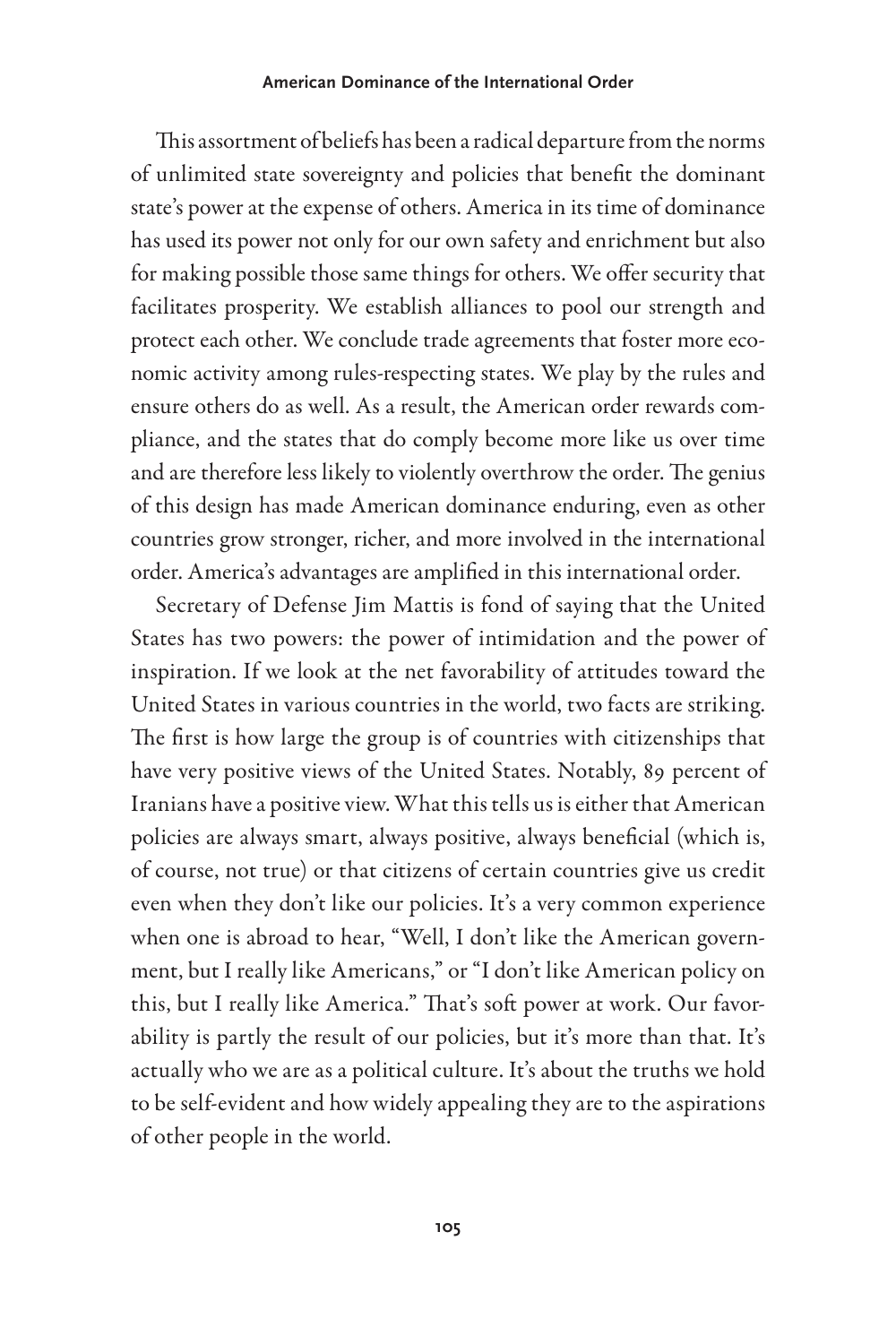Other countries want the success that the United States enjoys, even if they don't want the social and political consequences and wild cacophony of a system open enough that anybody can run for president and win. Other nations want to figure out how to have research universities like ours, the innovation of Silicon Valley, the financial esprit of Wall Street, and a blockbuster movie industry like Hollywood. Authoritarian countries try to create such outcomes without the messy, tumultuous freedom that makes them possible in the United States.

Nobody's done it yet. In the early 1990s, the political scientist Francis Fukuyama wrote a book called *The End of History and the Last Man*, which is now much derided. Of course, history hasn't ended, but his argument is a serious one, and it actually hasn't been disproven. He argues that freedom and prosperity are inherently linked and that there is no successful alternative to the American model. There may be challengers to it, but nobody has proven that you can actually be prosperous and stable over long periods of time without advocating the American model. Is there a country that is prosperous and lies outside of the American order, that doesn't have the rule of law, that doesn't have free expression? Is there a wealthy, stable society that doesn't play by the rules that we play by?

China is, of course, the most interesting test case. It became a rising power only when it began adopting the economic rules of the American order of free trade and free markets. It has not wholly adopted these rules: the government remains the major player in business, and the rule of law has not been reliably established. Yet enough opportunity was created to lift hundreds of millions of people out of poverty.

But can China keep a country without freedom, without the truths we hold to be self-evident, and still achieve political stability and prosperity? For the past forty years, China's government has instituted a set of policies that academics call authoritarian capitalism. It goes something like this: if the government helps you get rich, you have to accept that you won't have free speech, freedom of association, or freedom of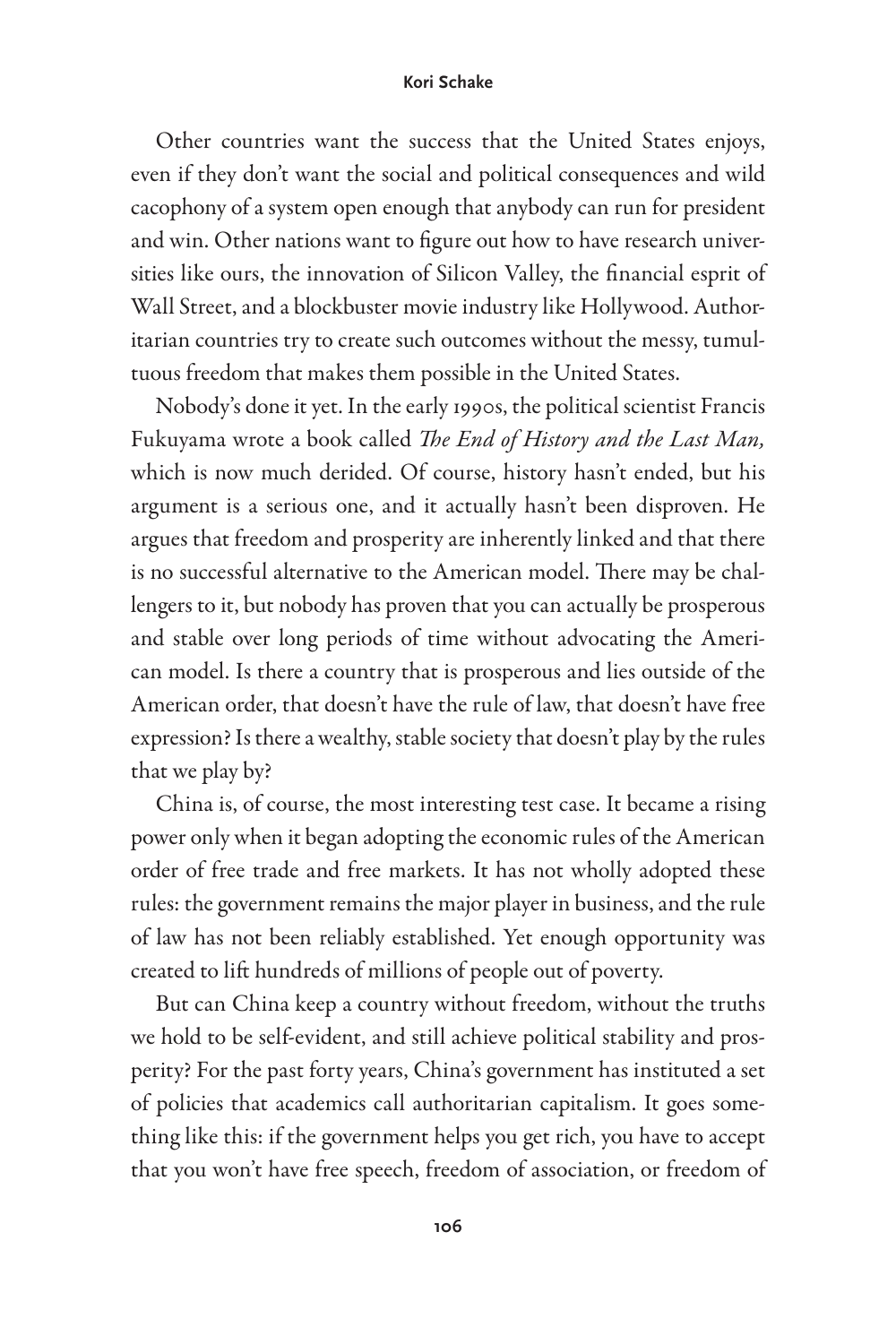religion. So far, it's working, but this is a crude measure of power in the international order because, of course, we seldom know that a system has stopped being effective until the government falls. The American model considers prosperity and repression incompatible—especially as a country moves up the economic value chain from extractive industry and manufacturing to a service economy and creative industries.

Whether China's leadership can maintain its repression and still become a genuine competitor of the United States for control of the international order is the central question of war and peace in our time. If it can, other states will migrate toward the Chinese model. Because what ruler wouldn't prefer not to have the annoyances of a free media and accountability to demanding constituents, to reward political allies with the most profitable opportunities?

And China definitely has a different model of international order in mind. The "Chinese dream" outlined by President Xi envisions China powerful and prosperous without the political liberalism that has characterized the American order. He is banking on the Chinese people being willing to accept prosperity without demanding political liberty.

Singapore is an interesting example. It is a minuscule country, unlikely to be scalable in its model, but it's an important outlier, and it will be fascinating to see whether it proves stable once the founding generation of Singapore passes from the scene—that is, whether people who are not associated with the creation of independence in Singapore can actually have the same hold over public attitudes. Will they have the same level of confidence from the public such that they don't need to have the kinds of broader representation in order to keep legitimacy?

If China, Singapore, and other variants on the authoritarian capitalism model prove that countries don't have to play by America's rules in order to get the good outcomes that the United States has, then we will be like Athens or Camelot: a moment of beauty in history that gets crushed by alternatives. Historians will ask why we squandered these enormous advantages that we had at the end of the twentieth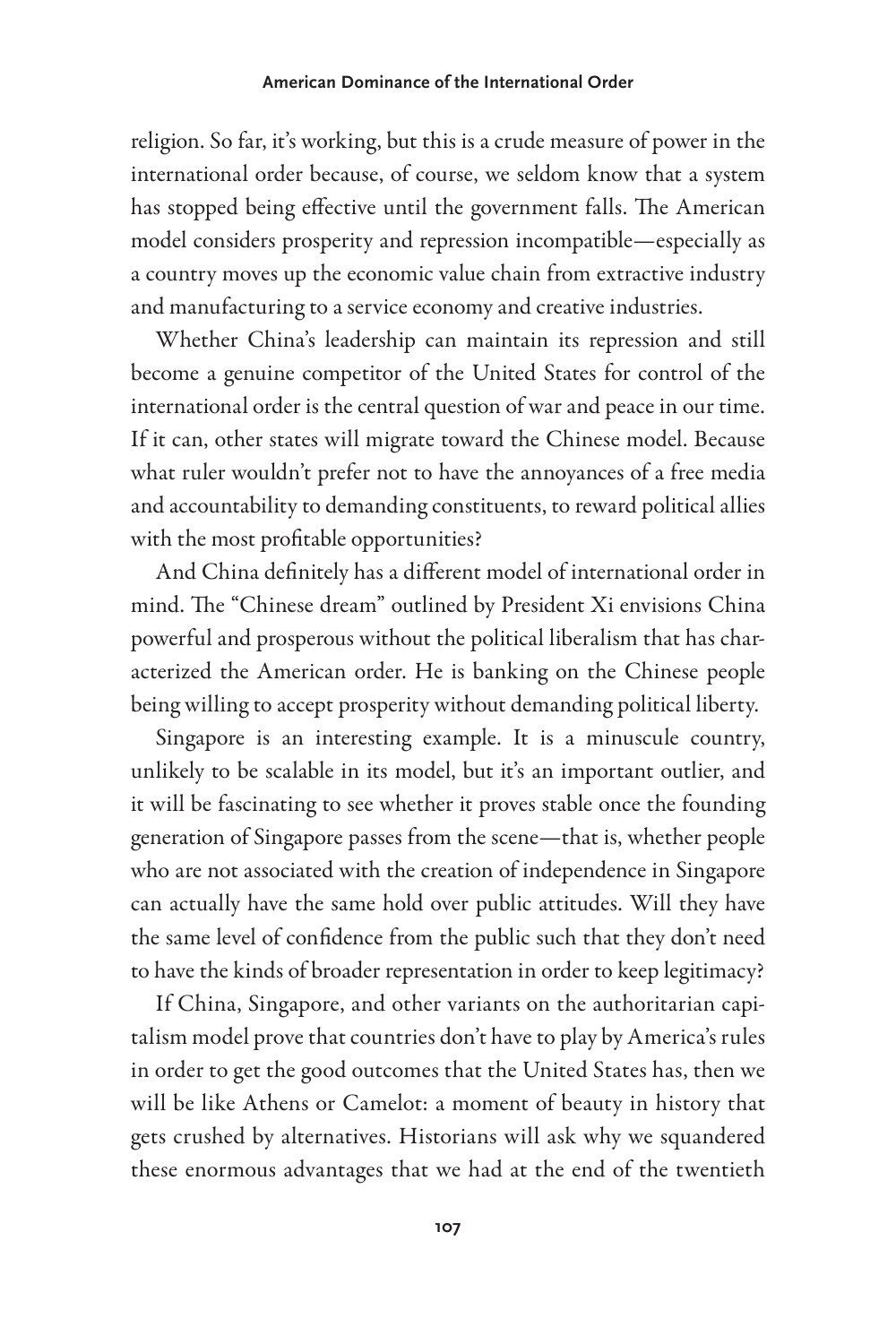century and the start of the twenty-first. We'll be a curiosity, like the collapsed Mayan civilization. "How did this happen?" they will ask. If the United States fails—that is, if the dominance that we have experienced in all of our lifetimes comes to an end—it will much more likely be the result of our own indiscipline than the assertive action of an adversary. As Abraham Lincoln said in a much more troubling time for our precious country, "If destruction is to be our lot we must ourselves be the authors of it."

Historically, hegemons reshape the order in their image. The strongest power, once it is powerful, starts to think about international relations the way its leaders think about their country's domestic relations. If one were to graph country wealth from 1500 forward, the lines would spike to represent the glory days of the Dutch Golden Age, the British Empire at its height in the nineteenth century, and the United States in the twentieth century. The only peaceful transition in the history of the state system was between Britain's hegemony and that of the United States. Every other such transition involved conquest. Why was this transition peaceful when no others have been peaceful?

There was friction between the United States and Britain in the nineteenth century. Just think about the War of 1812, when we defined our independence in contrast to what the British were. The British considered themselves a liberal government but not a democratic one. That is, they chose policies of open commerce; whereas the United States was, in the view of one British politician, "a country composed of elements so various and liable on all subjects to opinions so conflicting. They are a country of demagogues and non-entities."<sup>1</sup> It was only after a series of crises in the late nineteenth century that America and Britain began to look alike to each other—and to view themselves as a special pairing, distinct from every other country.

What transpired was that Britain had become a democracy, and the United States, because of the conquest of the American West, had come to be an empire. That is, we looked similar to each other and different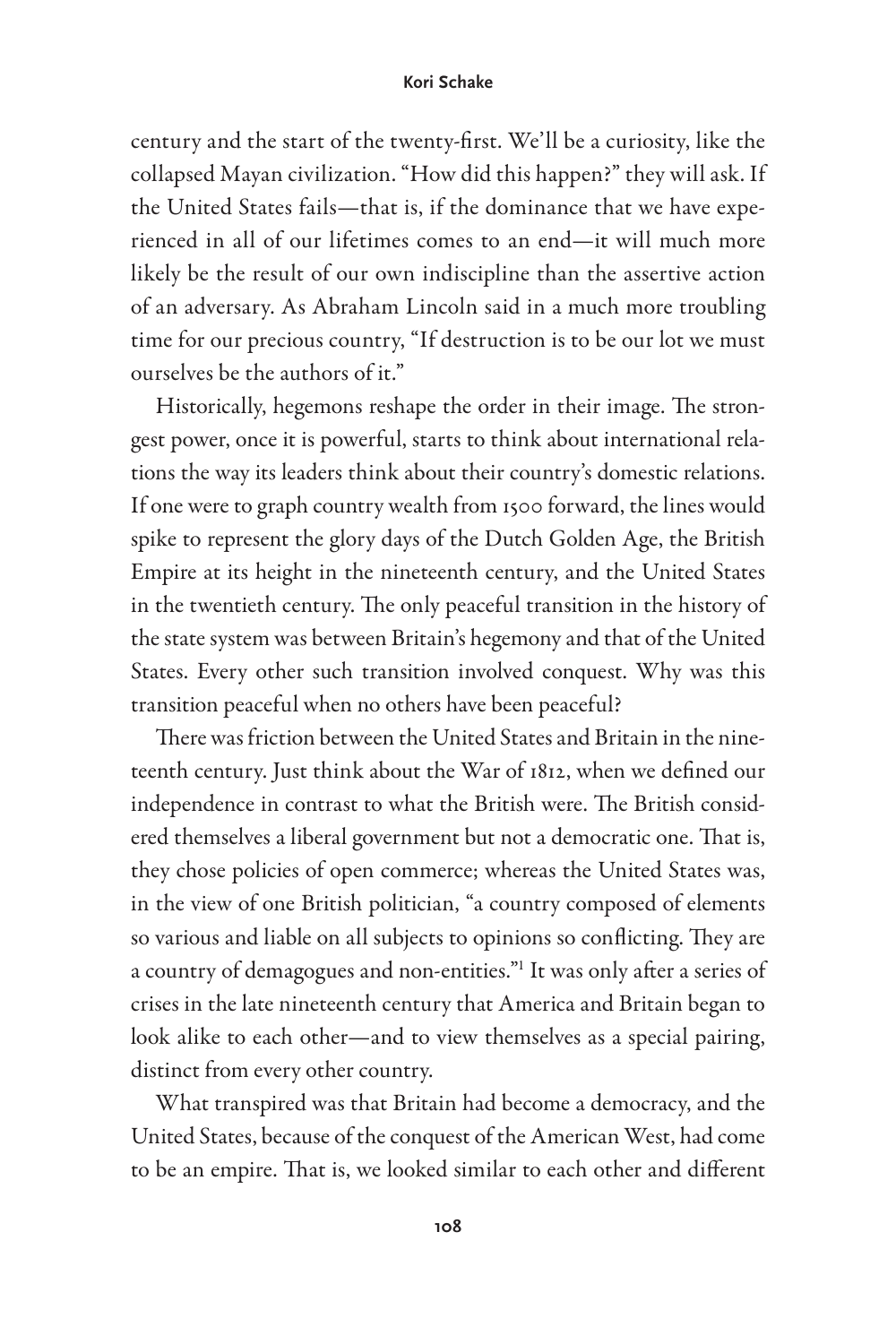from everybody else in the international order. Our power relative to each other mattered less than our cumulative power relative to other states. The British made a judgment that they could share responsibilities with us, trust us to handle the Pacific and let them handle the Mediterranean, because our interests were so much the same. Thucydides would be cheering. Fear, honor, and interests, he said, are what drive conflict. Our interests aligned as British fear and American honor came to be driving forces in our interactions.

Yet the British were wrong, as it turned out after a crucial twenty years, roughly from the late 1870s until the Spanish-American War. Once it had become the strongest power in the international order, the United States started trying to reshape that order in its own image. Rather than sustain an international order organized along British lines, we started chipping away at the legitimacy of the British Empire by arguing, for example, in the Versailles peace treaty after World War I, that all peoples are entitled to self-determination. We started to favor and to try to institute democratic governments, which Britain had not done. We started to try to create the international order in our image, and we have largely succeeded.

As the international order changes, it becomes more American. In the 2016 presidential political cycle, we had a big conversation about really basic questions—about America's role in the world. One issue was the complaint that our allies are not doing their fair share. It's true they are taking advantage of us. It would be nice if we could trade them in for better allies, but there are no better allies to be had. We have the best ones in the international order already.

For all of the burdens we bear for our allies, fewer Americans die in our wars because of them. Playing team sports means sharing the burdens of what we are trying to achieve in the world. Our allies are our regional intelligence networks. They're our diplomatic partners, who feed ideas into our policy making. They offer their markets, their territory, their treasury, and their soldiers to our common causes. And it is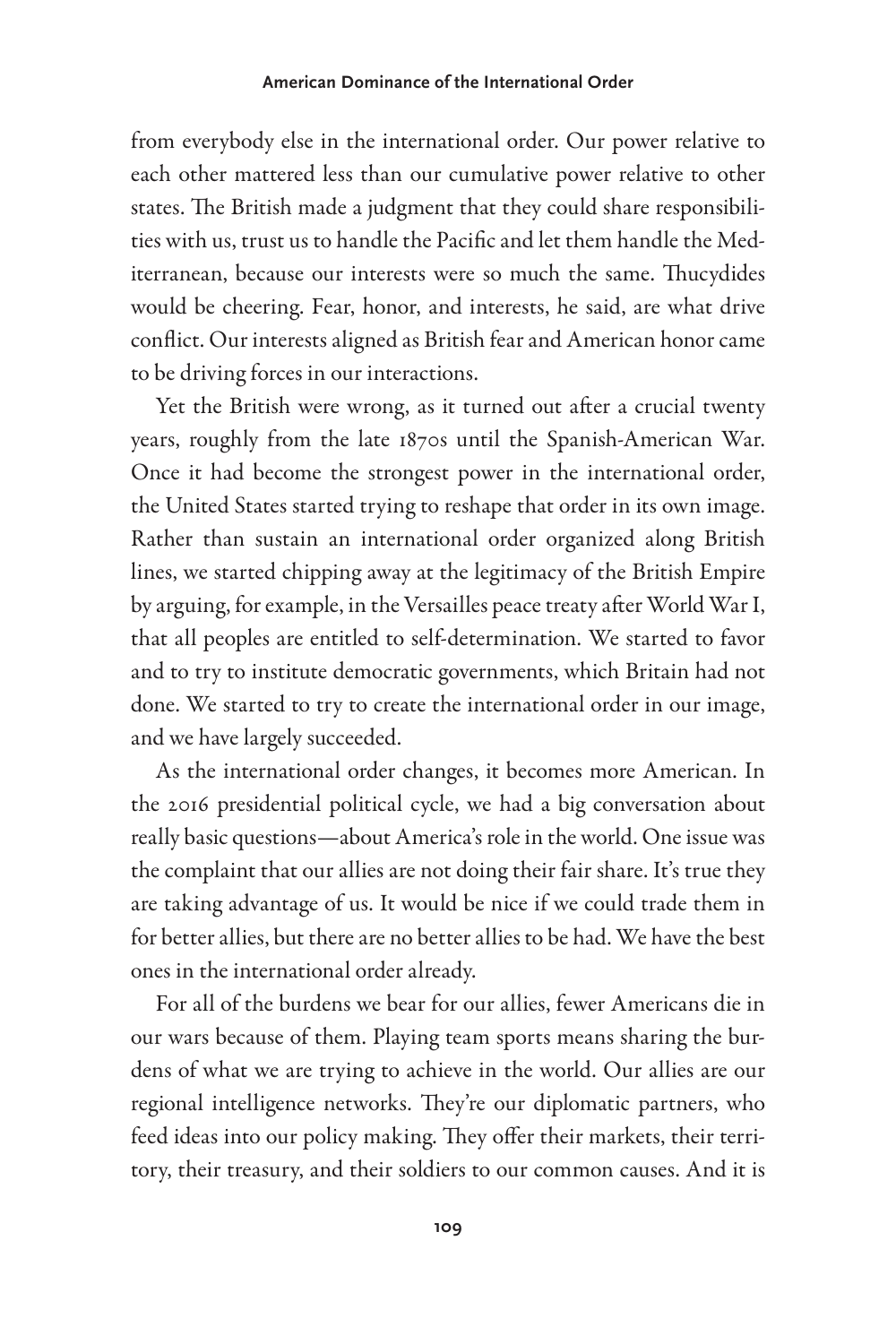our ability to draw people in on our side that is the genius of the American order. It is what actually makes it possible for us to achieve as much as we do, and it's harder and more expensive without them, as tiresome as they are.

I was the poor taxpayer who had to work coalition politics during the Iraq War, from 2003 to 2005. So I know it's tiresome dealing with recalcitrant allies, but it is actually so much better than the alternatives. Our trade agreements cement our political agreements and build linkages that make us all richer. The institutions that we so often complain about—the United Nations, the North Atlantic Treaty Organization, the World Trade Organization—are not only American creations. They are burden- sharing devices that make possible everything that we're trying to do. They are the secret to American dominance.

Some ask, can't America leave the world's troubles to someone else to manage? The way to think about the problem of international order without American dominance is by asking: What would this world be like if we were not the people setting the rules? Vacuums get filled. And they get filled very often by states and people whose rules we would not like. We would not like a Chinese tribute system, where prosperity is by sufferance of the government. We would not like a Russian mafia state. We would not like the incapacity of a European- dominated world. We would not like the prosperity-sapping entropy that disorder would bring to our society.

We've suffered in the past from the form of insecurity we're now experiencing about our country's future. In the 1950s we had a strikingly similar conversation about Germany and the *Wirtschaftswunder*, the great advance of German industry. With Japan in the 1980s, we saw that they were good at manufacturing in a way that we just weren't. Now it's China. But perhaps it's Singapore we should be trying to emulate in some (though not all) ways. Theirs is a much more successful and sustainable model than China's.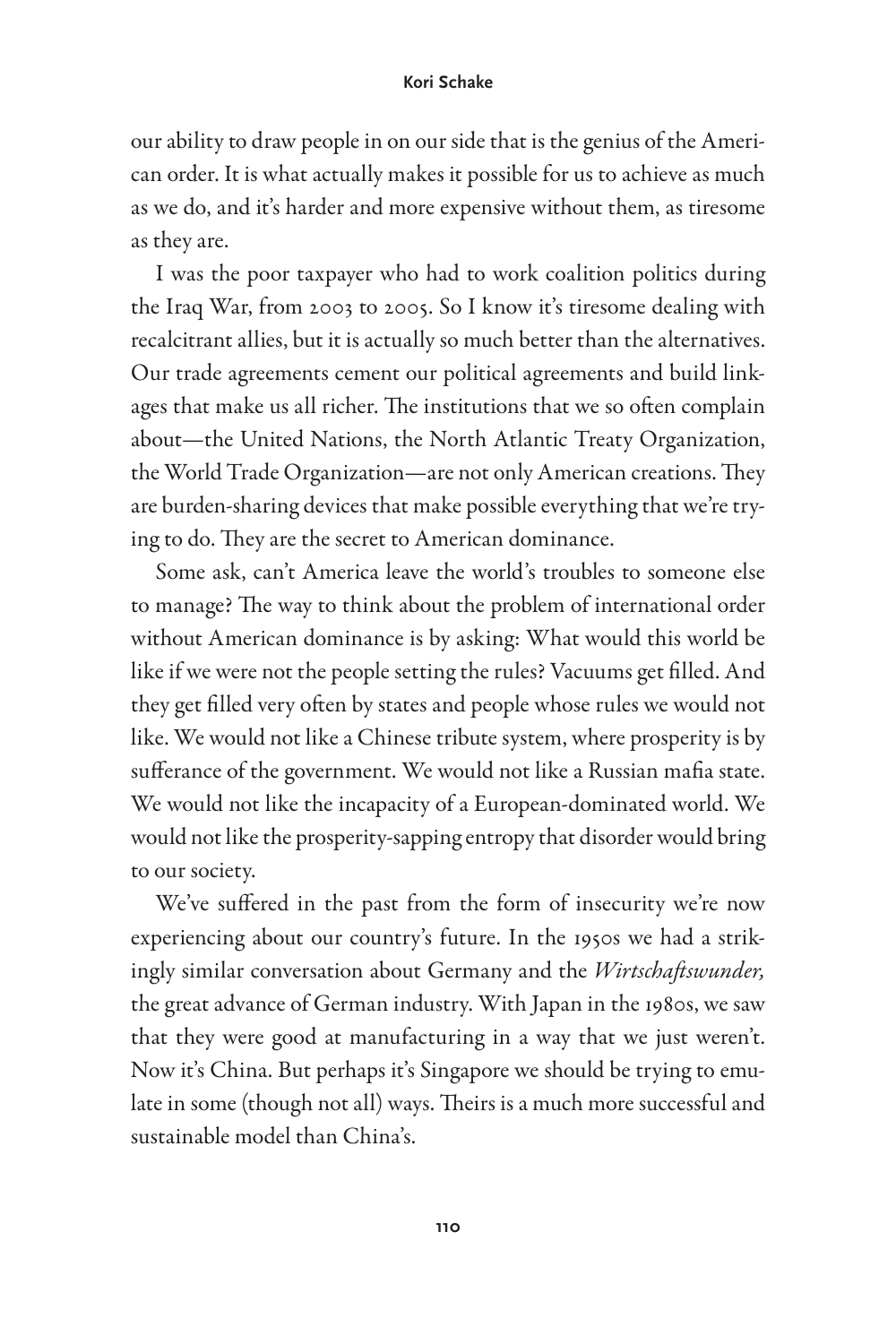The kind of manufacturing that has made China prosperous resembles that of America in the nineteenth century. Theirs are probably not jobs we want now. The jobs we want are innovation driven. And the government we want certainly isn't China's. The Chinese government has many executive advantages that ours does not. In a disgraceful *New York Times* column, Thomas Friedman wrote that he wished the American government could be like China's, where it didn't respect the rights of its citizens so it could build railroads that run at high speeds.2 Some believe China is great and we're inefficient, but very few Americans want to trade away the things that make it difficult to get consensus on high-speed railroads in this country.

It's tempting, though, to think that China is making enormous advances and we can't counter them. Russia, too, is making interesting and important strategic choices that have moved it into the vacuum that we left during the Obama administration.

The Obama doctrine, laid out in the erstwhile president's extraordinary interviews with Jeffrey Goldberg of the *Atlantic*, backslid away from the assertive changing of the international order. He had more faith in institutions without us driving those institutions as we traditionally have. He had more faith in leading from behind than leading from the front. The problem with leading from behind is that it requires allies to follow from the front, and most allies won't do that. Many allies can't.

One example of America leading from behind, and doing it right, occurred during the Clinton administration, right after the debacle in Somalia. East Timor was breaking away from Indonesia. The United States very much wanted this to happen peacefully, but there was no way we could contribute to the United Nations force after Somalia. The Australian government of John Howard was actually willing to, and the US government quietly offered the Australians any help they needed to succeed. We gave them a blank check. They stepped forward and did an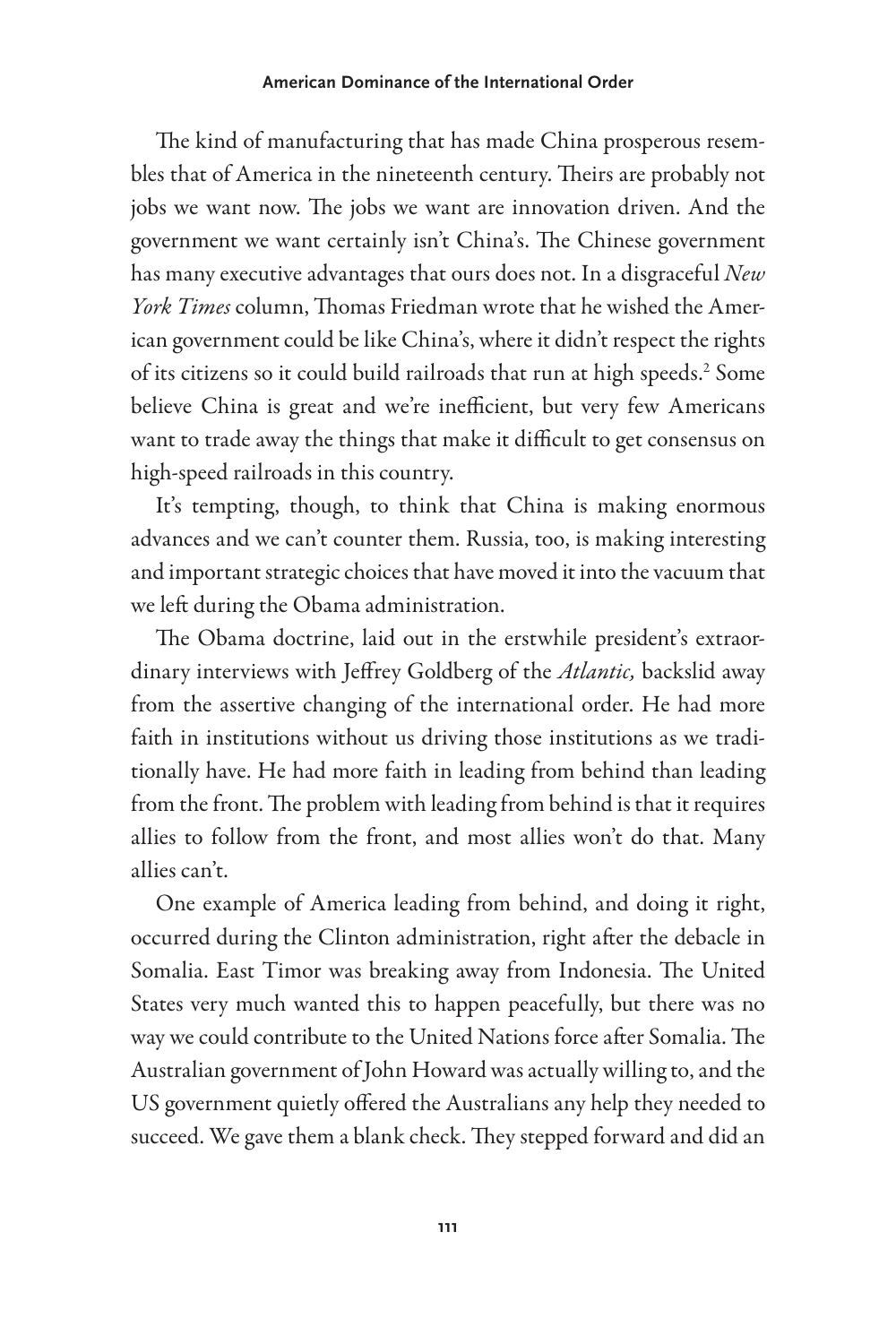outstanding job, and because they succeeded in that, they gained the confidence to take a much more active international role, as we have seen in Iraq and Afghanistan, and in everything we have tried to do since then.

Contrast that to President Obama's approach in Libya, where we stepped back and expected allies to do most of the work, and yet we still took much of the credit for it. The NATO ambassador and the NATO military commander, both Americans, outlined in the *New York Times* all the ways in which American forces were "critical and irreplaceable," leaving allies disgruntled.<sup>3</sup> That's how you get allies to hang back and not do anything. We need to actually get good at encouraging allies again.

We shouldn't lose hope. Look at the 2016 Freedom House annual survey of freedom in the world. In 1985, the world was roughly split between free states and unfree states, with some partially free. The United States usually tops the league tables of free states. Unfree states are obvious. Partially free states are those, like Singapore, where there is the rule of law but the government is not accountable in the same way that Western governments are. What you see over time is that the number of free states is increasing. The big increase after the end of the Cold War peaked in 2005, and we have since been seeing some erosion in the international order. But we are also seeing a line that, even if it jags like a stock market daily report, is nonetheless going up over the long term.

Today, our biggest challenges, the challenges to our dominance, are all predominantly domestic. To cite Theodore Roosevelt's 1904 annual message to Congress, "The eternal vigilance which is the price of liberty must be exercised sometimes to guard against outside foes, although of course far more often to guard against our own selfish or thoughtless shortcomings."<sup>4</sup> The worst of these selfish and thoughtless shortcomings is the fact that we are spending our children's inheritance at a time when we aren't even facing great and enormous challenges. The debt is the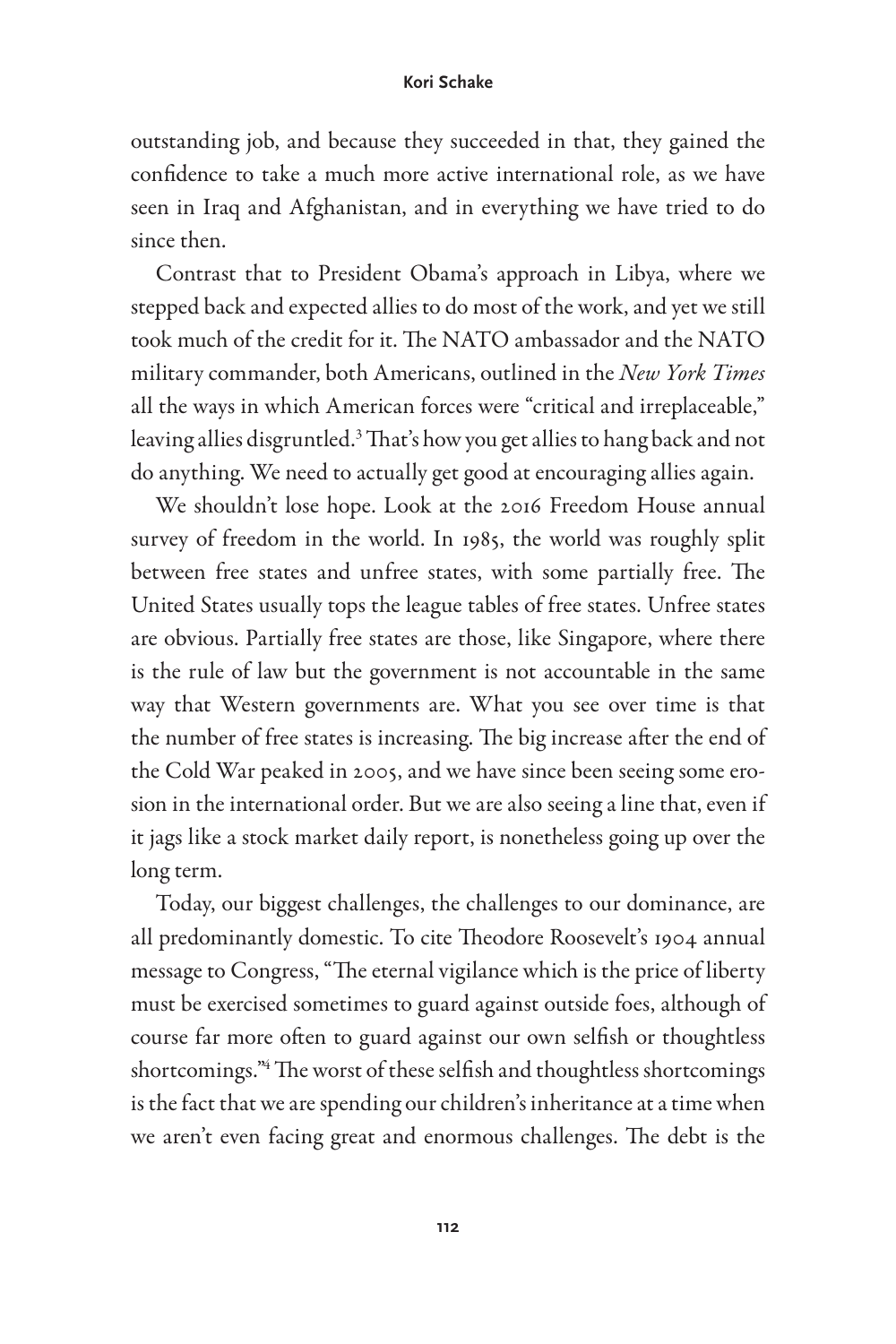biggest national security risk the United States is running, and we are doing it voluntarily. We ought to be very worried about that.

We need to defang the fear of change—the economic and social change that people had such strong reactions to in the recent election cycle. People are worried by the pace and magnitude of change. This would all be easier to handle if our economy were growing faster. The rebuilding of consensus about the need to stop spending money we don't have would be the best thing we could do to strengthen America's role in the world.

To return to Jim Mattis's point about the powers of intimidation and inspiration: one reason that we are such an inspiring model to the world is that we have tended to govern ourselves well. But in 2028 our debt will reach the 100 percent mark of GDP. By 2039, based on current projections, it will be nearly double that. The affordability of our debt will be drastically reduced when interest rates start going back up. We need to solve this problem while it is still manageable. We are on an unsustainable path that is absolutely of our own making. The ability of the United States to rejuvenate itself has been a great source of strength and a surprise to adversaries for generations, but this is arithmetic.

Yet for all of the things that we do badly right now, we very often underestimate the things other states would have to do well to overtake the United States. That is so even if we believe that the rules the United States has established—the rule of law, free markets, free trade—are unnecessary and that a rising China can remain authoritarian and still surpass the United States to become the rule setter of the international order. There are a lot of things we do well that we don't actually give ourselves much credit for.

Russia is a danger to us through its failure, not through its success. The Chinese have yet to navigate the middle-income trap, to advance beyond extractive industries and basic manufacturing. They're getting there, but they're not there yet. They have yet to make the transition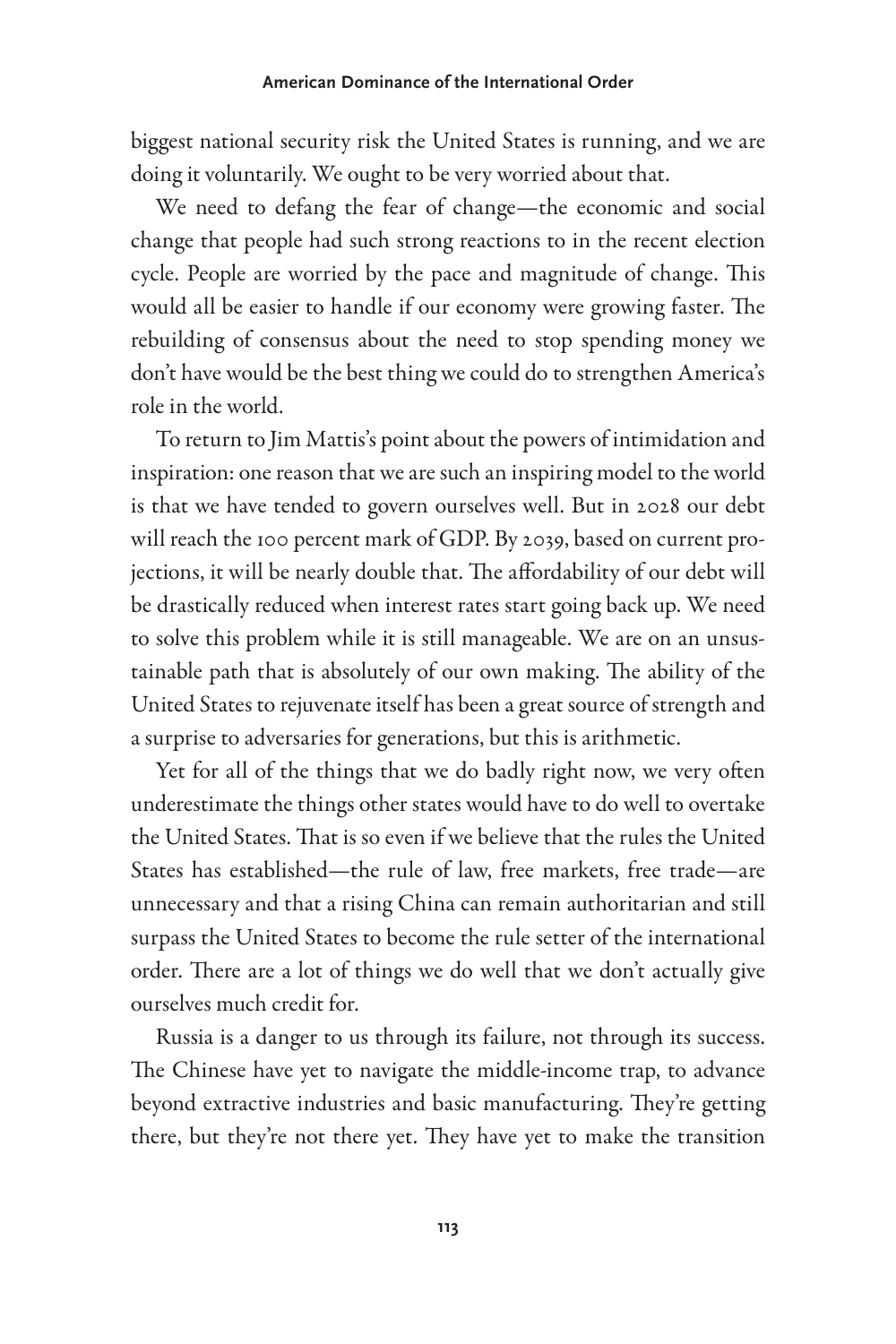from an economy of exports to one of domestic consumption, to grapple with an aging population and a society that's intolerant of immigration. President Xi's crackdown on dissent suggests that they are deeply concerned that ideas of freedom are gaining traction in the Chinese population. This explains the great firewall they have erected to block the Internet: they are genuinely afraid they may not continue holding on to power. The extensive anti-corruption campaign that Xi is overseeing does not appear to be outrunning corruption because he's not running out of people to prosecute.

Then there is the costliness of primacy should China gain it. The advantage of the US system is that, because the order is largely voluntary, it is much less expensive to enforce. Countries choose to create forms of government similar to ours; to accept the rule of law; to accept tolerance—we don't make them. The greater the extent to which they do so, the greater the share of prosperity that accrues to them. The genius of the American order is that good things go together. What we tend to see is economic and political outcomes in which stability is coupled with economic prosperity. The rules that China seems intent on setting benefit no country other than China. As a result, they will have to use much more coercion to enforce their order than we do. Consider the South China Sea, where the United States was trying to get all of the countries in the region to cooperate in pushing back with a united front against China's assertive, unilateral building of new islands for military airstrips.

But it's never easy. The new president of the Philippines was making offensive statements about President Obama and threatening to throw the United States out of the Philippines. Our government very wisely did what Lyndon Johnson did when the French behaved similarly in 1965, which is to calmly say, "When a man asks you to leave his house, you take your hat and go."<sup>5</sup> What the Philippines is likely to find is that the United States may be a problematic ally, but they, too, have